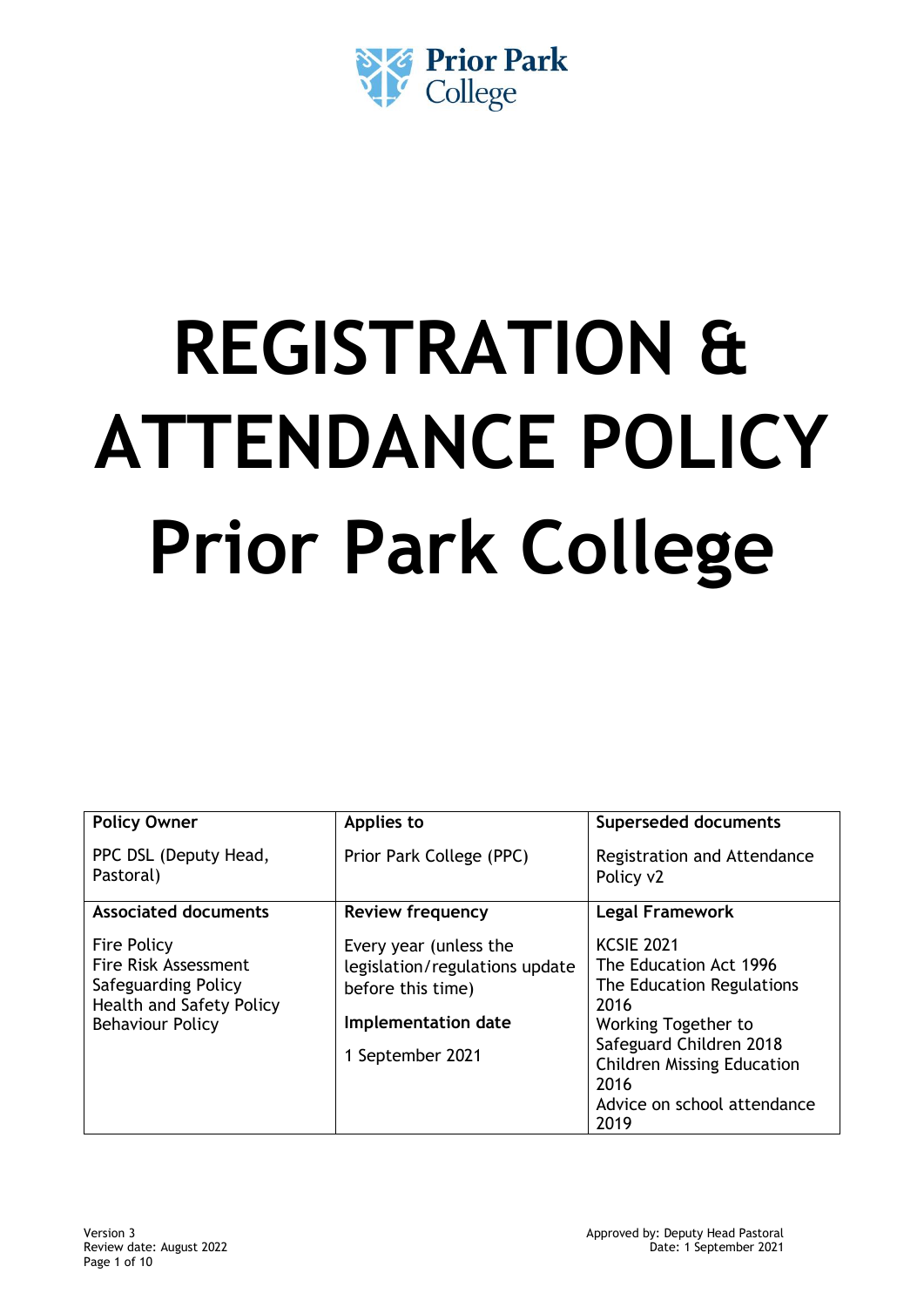

# **1. Introduction**

Prior Park Schools (PPS) comprises three schools. Two of those schools, Prior Park College (PPC) and The Paragon School (TP) are incorporated in England as Prior Park Educational Trust Ltd. The third school, Prior Park School Gibraltar (PPSG), is incorporated in Gibraltar as Prior Park School Ltd. Both are companies limited by guarantee and registered charities.

Prior Park College (PPC) is a community built on Christian values, with emphasis on mutual respect, co-operation, and use of talents. The school promotes a policy of positive teaching, seeking to foster and reward constructive Student contribution. Our aim is to create a positive atmosphere that fosters achievement and the happiness of all members of the community. We aim to reward endeavour and success, stressing the benefits of positive behaviour, and will counter misbehaviour to safeguard the community and the individual.

# **2. Policy Aims**

The aim of this policy is to ensure that children maximise their entitlement to education by promoting attendance at school. Prior Park College is involved actively in monitoring attendance, thus seeking to promote and to improve attendance.

Ensuring school attendance is a key component of the partnership between home and school. Once a child becomes a registered student it is a parental duty to ensure attendance at school. The school is accountable for the levels of attendance by the students in order to ensure that a young person's right to education is not overlooked.

# **3. Principles**

- a. Parents of registered Students have a legal duty to make sure that children of compulsory school age attend on a regular and full-time basis. Permitting unauthorised absence from school is an offence and parents may be reported to the Education Authority if problems cannot be resolved.
- b. Every half-day absence from school must be classified by the school (not by parents) as either **AUTHORISED or UNAUTHORISED**. Therefore, information about the cause of each absence is always required.
	- 1. Authorised absences are mornings or afternoons away from school for a good reason (i.e. illness or other unavoidable cause).
	- 2. Unauthorised absences are those which the school does not consider reasonable and for which no leave has been given. This includes keeping children off school unnecessarily, truancy, unapproved holidays in term time, attendance at events not agreed by the school and any absences which have not been properly explained.
- c. Any problems with regular attendance are best sorted out between school, the parents and the student. If a student is reluctant to attend it is never better to give in to pressure to excuse attendance. Parents should contact the Form Tutor and HsM, aiming to work together with the staff to resolve problems.
- d. Students who have exceeded compulsory school age and have chosen to stay on at school will be expected to abide by Prior Park College expectations on attendance. Parents of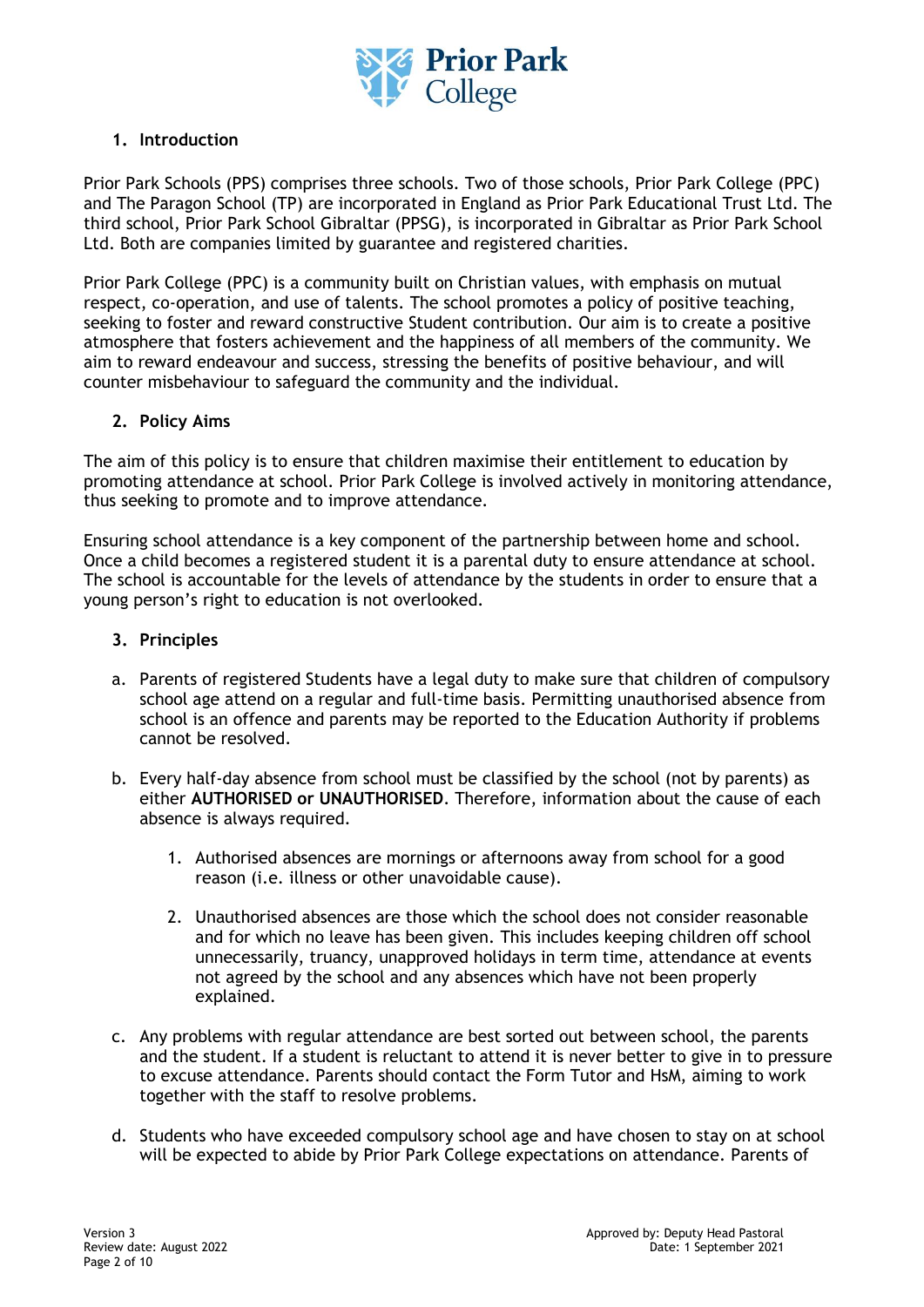

such students remain in partnership with the school in promoting the best possible attendance.

PPC recognises that it must inform the local authority if any student is deleted from the attendance registers where they are said to being educated at home, have been certified as medically unfit to attend school, have been permanently excluded, or other circumstance giving concern. We have a duty to ensure that children of compulsory school age and who are missing education are followed up to avoid risk of abuse. CME service for B&NES can be contacted on 01225 394241 or [CMES@bathnes.gov.uk](mailto:CMES@bathnes.gov.uk)

# **4. Registration**

Students at Prior Park College are registered in the morning (8.30am) and the afternoon (2.15pm) in line with the requirements of the Department of Education. The notation used is that defined by the DfE. All Students are registered, irrespective of age (i.e. Sixth Form as well as those below the age of 16).

All children are entitled to a full-time education which is suitable to their age, aptitude and any special educational needs they may have in line with the standards of Keeping Children Safe in Education (KCSIE). To safeguard their right to education all children admitted to Prior Park College are entered on to Attendance Registers, which are on the PPC SchoolBase system.

The Registration and Attendance Policy explains our system and attempts to promote good attendance. Whilst we no longer have to submit statistics for external record, we do scrutinise attendance on a weekly and termly basis in order to be aware of any issues. The Attendance Register and Registration print outs are kept for three years before being securely destroyed

Registers are taken electronically, and data recorded on the SchoolBase system. Any late-comers are asked to report to Reception so that attendance can be established.

PPC recognises its duty to inform the local authority (in most cases B&NES) of any student who fails to attend school regularly or has been absent without the school's permission for a continuous period of 10 school days or more.

Housemaster/Housemistresses (HsMs) must be kept informed of patterns of attendance by Tutors. Any unauthorised absence must be raised immediately with HsMs. The house-based system is an easy exchange of information between HsM and Tutor, including completing our need to fulfil a "1st Day" contact system in event of absence (i.e. if parents do not ring in or email PPCAttendance@priorparkschools.com) we contact them on the 1st day of any absence). The meeting after Friday Afternoon House Assembly ensures that tutor teams reflect on weekly attendance patterns as a team.

Separate fire lists are held for reference (at the fire point) and the HsMs and all tutors attend the fire point. The HsMs and tutors know the pattern of attendance (absence for any given day), quickly establishing if a student is absent, thus enabling fire alarms to be dealt with efficiently.

The demands of fixtures, CCF trips, school outings and the busy life of the school tests the registration system, but careful House team co-ordination and liaison with teachers running activities will ensure correct records.

#### **5. Procedures**

The school applies the following procedures in deciding how to deal with individual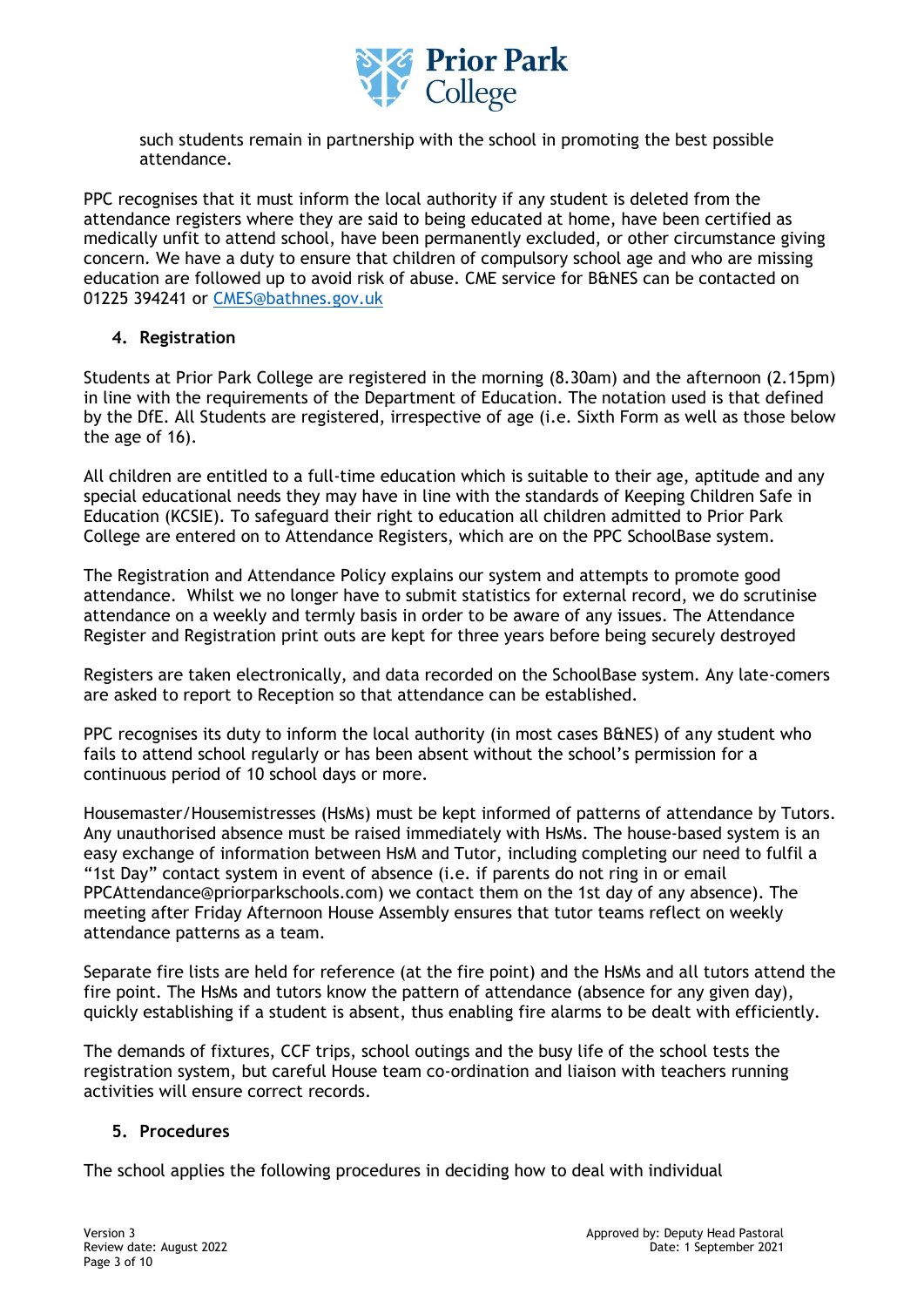

absences.

#### **a. Illness and other legitimate reasons**

If a student is unfit for school, parents should email [PPCAttendance@priorparkschools.com](mailto:PPCAttendance@priorparkschools.com) or their child's Tutor. This will be verified by contact from home, by telephone or by e-mail. Absences will not be authorised without this procedure. In exceptional circumstances, further evidence of illness (such as a doctor's note) may be requested.

Other reasons for absence must be discussed with the school each time. Notes will not necessarily be accepted as providing valid reasons. The school will not normally authorise absences unless they are caused by unavoidable circumstances.

#### **b. Holidays**

All holiday leave in term time is to be discouraged, as it disrupts academic progress and places Students at a disadvantage. The school has long holiday periods and parents are asked to use these published vacation times. Any holiday leave in term time is at the discretion of the Deputy Head Pastoral. Provided the request is made in advance in writing, leave for up to 10 days per school year may be granted, provided the student's attendance record is otherwise satisfactory.

Leave may be refused where a student has already missed a lot of work or at crucial times of the year (e.g. during exams). In general, the school would wish to discourage such requests, but recognises that exceptional circumstances may occur. Requests for absence in years 10 to 13 (Lower 5 to Upper 6) are particularly unhelpful. Requests for leave beyond 10 days a year can only be entertained in rare circumstances.

#### **c. Lateness**

Children must attend on time to be given a mark for that session, unless the lateness is avoidable. Parents are expected to ensure that children are present at registration. Late arrival during the registration period will be denoted with the code L. Late arrival after the registration period will be denoted with the code U. Awareness of patterns of lateness is vital in discouraging slippage and getting prompt attendance.

#### **6. Registration Procedures and Registration Categories**

- a. Registration occurs at 8.30am in their Tutor Group or House (dependent on the day) and at 2.15pm with their Tutor or in House. There may be occasions when students are registered in period 5 with their subject teacher.
- b. Registers are legal documents and must be kept strictly in accordance with the regulations. Marking registers properly is fundamental to a whole-school approach to promoting attendance.
- c. Standard notation: key codes that are routinely used.
- i. Absence and Attendance codes: basic codes

**Present** = denoted by a forward or reverse oblique  $\land \land$ 

- L  $=$  Late (before registers close; i.e. before 8.50 am or 2.30 pm)
- $U =$  Late (after registers close, i.e. after 8.50 am or 2.30 pm)
- $P =$  Approved sporting activity (taking part in fixture, including CCF activity)
- $V =$  Educational visit/trip (organised school trips and visits)
- W = Work Experience (Students 15-16 undertaking supervised work placement)
- S = Study Leave. Registers must be annotated throughout any Study leave periods.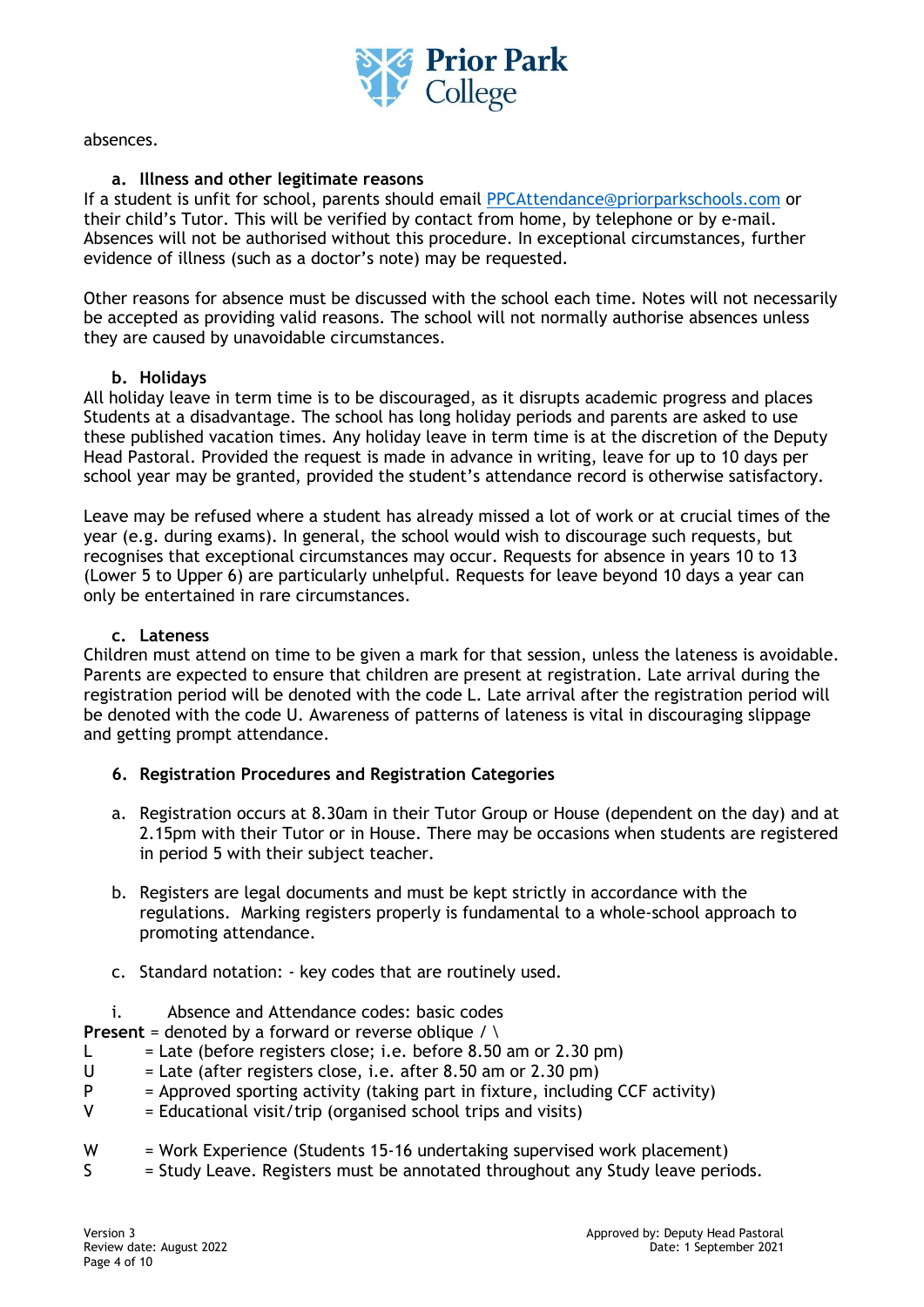

- #- school closed (e.g. a Bank holiday or a closure due to bad weather)
- X- student not required to be in school (e.g. due to age or relevant to a group excused school)
	- ii. Absence = denoted by  $( )$  and add symbol when known.

### **Authorised absence**

- $C =$  Other circumstances (not covered by another appropriate code)
- $E = Excluded$  (no alternative provision made)
- $F =$  Extended family holiday (agreed)<br>H = Family Holiday (agreed)
- $=$  Family Holiday (agreed)
- I = Illness<br>J = Intervi
- $=$  Interview
- $M = Medical/Dental$  appointments
- $R = Religious observance$

#### **Unauthorised Absence**

- $G = F$ amily Holiday not agreed or days in excess
- O = Unauthorised absence (not covered by other code or description)

N = No reason yet provided – **this is a temporary code and will be amended once information is received or replaced by O if a valid reason is not provided**.

*\* In event of any unauthorised absence alert HsM, who will speak to Deputy Head Pastoral. The key codes are / \ for present and ( ) for absent, with no blanks left in a register Explanatory codes should be added/provided as possible.*

**Unauthorised Absence:** denoted by "O". No satisfactory explanation received. Please note it is the school who decides if an absence is authorised. A note from parents is not in itself grounds for authorisation, it depends what it says.

**Lateness:** Late within the registration period - L.

Late after the registration period or without acceptable reason - U. Such Students must report to Reception.

COVID- PPC will continue to note an X for any students unable to attend school due to COVID

# **7. Register Checklist for Tutors and Teachers**

Please ensure you do the following:

- $\triangleright$  Complete your register morning and afternoon, ensuring an entry for every student. If a student is absent without reason then a temporary N code must be used.
- ➢ Morning Registration 'N' codes will be appropriately managed by the appointed person(s).
- ➢ Afternoon registration 'N' codes will be appropriately managed by the appointed person(s)\*.
- $\triangleright$  Identify those with attendance problems to HsM (who will liaise with the Deputy Head Pastoral)
- ➢ Confirm attendance and check patterns with the House team every week.

*\*Period 5 attendance will be managed by different staff members depending on the calendar. For the most part the role falls to PPC's Exams Officer, however, during periods of internal and external examinations, which will take priority, in which case the Reception team will complete.*

#### **8. Contact with parents**

We expect parental contact with the school on the first day of unforeseen absence. We expect prior notification of any appointments.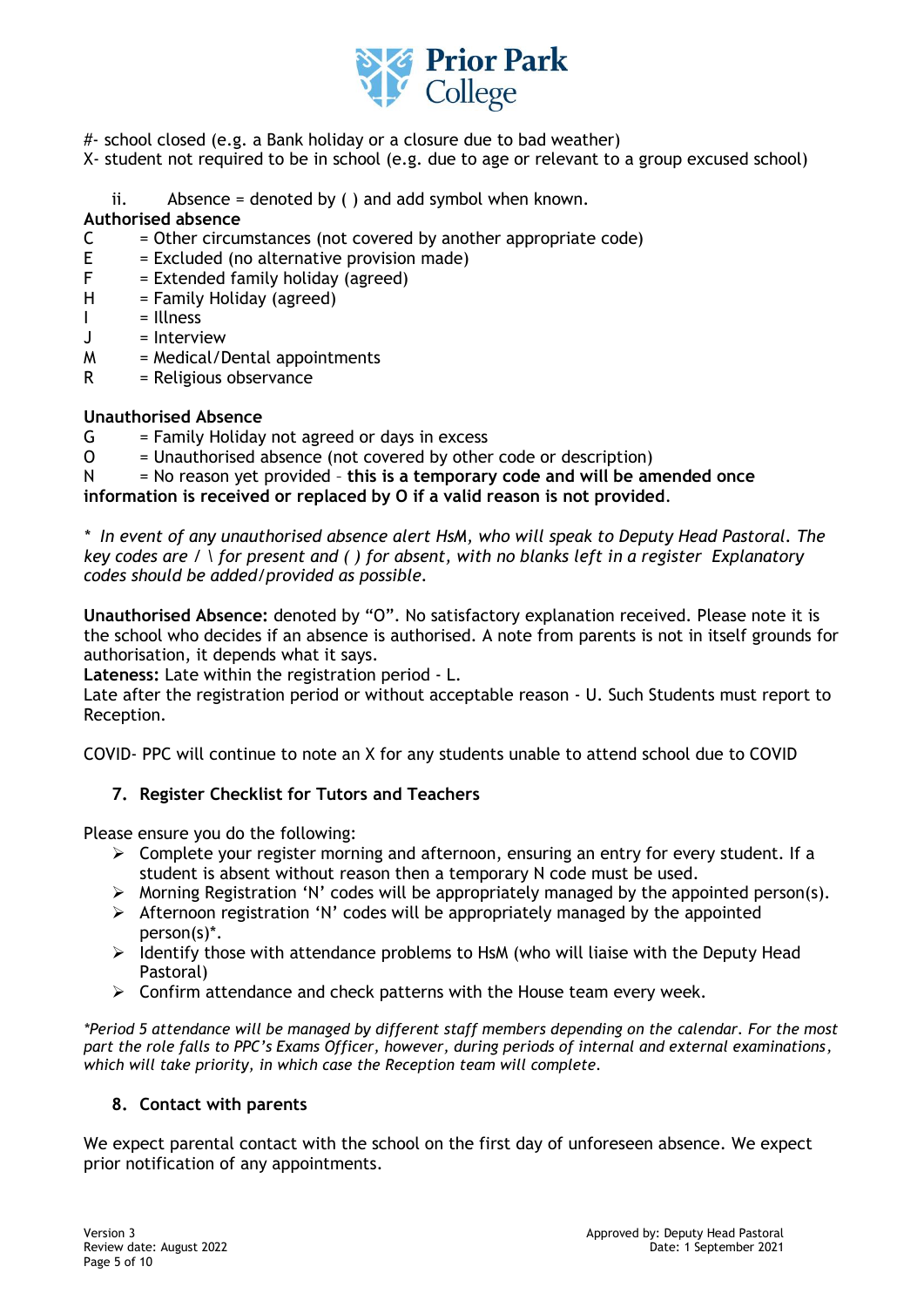

If a child is away and parents do not contact us, then the appointed staff members (as denoted above) must contact them on the first day to ensure all is in order.

#### **9. Promoting Attendance**

- a. Prior Park College is committed to working with parents as the best way to ensure as high a level of attendance as possible. Students are registered at the start of morning school and the start of afternoon school. The Form Tutors informs the HsM of any significant trends in attendance, giving attention to improvement as well as problems. Weekly discussion of attendance is a standing item for House team meetings. The Deputy Head Pastoral monitors attendance and downloads material to keep records.
- b. Praise and more tangible rewards (e.g. book tokens) can be used to reward 100% attendance and improved attendance. This will be a matter for judgement in a House (and may be unnecessary in a boarding house). HsMs liaise with the Deputy Head about any problems of attendance, with parents contacted about the issue and Students counselled about their attendance.
- c. Figures on attendance (for the individual student) and comments from tutors on attendance can form part of the reporting procedure to parents.
- d. Parents' Evenings provide an opportunity to meet with Form Tutors and HsMs, allowing problems of attendance to be discussed. On a routine basis, parents are encouraged to speak to Form Tutors and HsMs, who are readily available.
- e. If a child is absent and no message is received by the student's Form Tutor, telephone contact must be made with the parent on that day. If a child is absent (and a message is received) a routine telephone contact from the Form Tutor may occur, if the child has not returned, to check on progress.
- f. In the event of absence beyond a few days, parents should contact the Form Tutor who will arrange for work to be set for the child to complete at home.
- g. Teachers are required to check the level of attendance at every class they teach, ensuring they contact a student's tutor if a student is not in a lesson but is marked present that morning or afternoon. SchoolBase (and the teachers' planner) allows a record of attendance at all classes to be maintained.

This system is designed to guard against "internal truancy", this is Students who attend school but seek to avoid certain classes.

- h. Punctuality throughout the day will be monitored and continuity of teaching provided to foster good student attendance.
- i. Home-School contracts are unnecessary in normal circumstances at Prior Park College, given the mutual commitment of school and parents to maximise educational opportunity. However, concerns about attendance by a student may necessitate an agreed document being created.
- j. Registration data is saved on SchoolBase. An electronic copy of weekly registers is kept by the Deputy Head Pastoral, who reviews the data.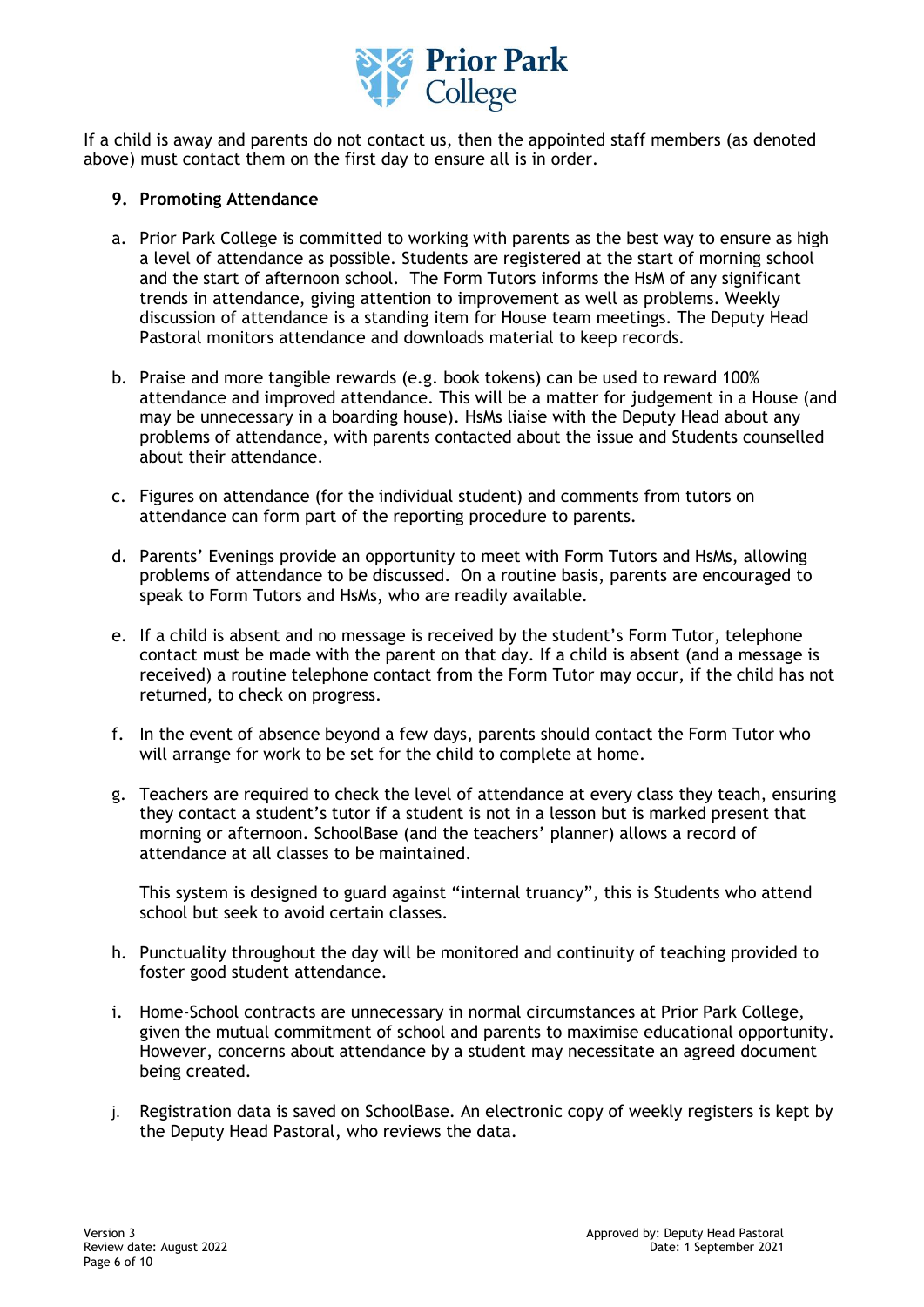

# **10.Responding to Concerns**

Registration Tutors and HsMs will form a good overview of the wellbeing of Students that they see every day and in their house.

- $\triangleright$  If a pattern of absence is noted and thresholds are crossed (10 school days or more), then the HsM should liaise with the DH Pastoral and then contact the Children Missing Education Service at Manvers Street. CMES@bathnes.gov.uk. Tel 01225 394241
- $\triangleright$  Be aware of the range of support available from external agencies through the Early Help Assessment (CAF) process available in Bath and North East Somerset. The integrated Working Team can be contacted on 01225 395021 (Team Administrator), 01225 395308 mob 07977 228307 (Bath area Assessment & Information Officer), 01225 395092 (Integrated Service Manager). E-mail to earlyhelp@bathnes.gov.uk. This will be appropriate if working with CMES reveals underlying issues.

#### **11.Absence Policy- Missing Classes**

#### **a. General Principles**

The benefits of student attendance are maximised through a sound teaching programme and careful control of disruption to classes. This section explains the process for protecting teaching time whilst allowing a rich variety of activities to occur.

Lessons are vital. Absences from lessons should be, therefore, rare and approved only after thorough consideration. Absences are not agreed lightly by the Head, one of whose chief responsibilities is for the overall academic progress and success of the school and its members.

Requests for absences, therefore, need to be justified and, if turned down by the Head, the balance of factors in deciding needs to be appreciated.

Whole School Masses are to take precedence over all other events.

#### **b. Departmental Outings, Field Trips and Visits**

Careful consideration must be given to the impact of absences, the costs and benefits of any outing. Events must be planned well in advance and agreed through the Calendar Committee. Ideally, events will be programmed by July for the following academic year and be reflected in Schemes of Work and budgets. Late notice means that some events cannot be consulted.

The following considerations should guide planning:

Teaching of public exam classes (L5 to U6 inclusive) takes precedence over everything except Whole School Mass and traditional events. Thus, fieldwork and industrial site visits must be placed with care for other subjects and the child's wider educational programme. Holidays periods are better for overseas trips and exchanges.

#### **c. Sports Fixtures**

Fixture lists should be constructed so that the norm of one fixture per team per week is observed. Departures from this standard must be justified to the Deputy Head Pastoral and agreed by the Head.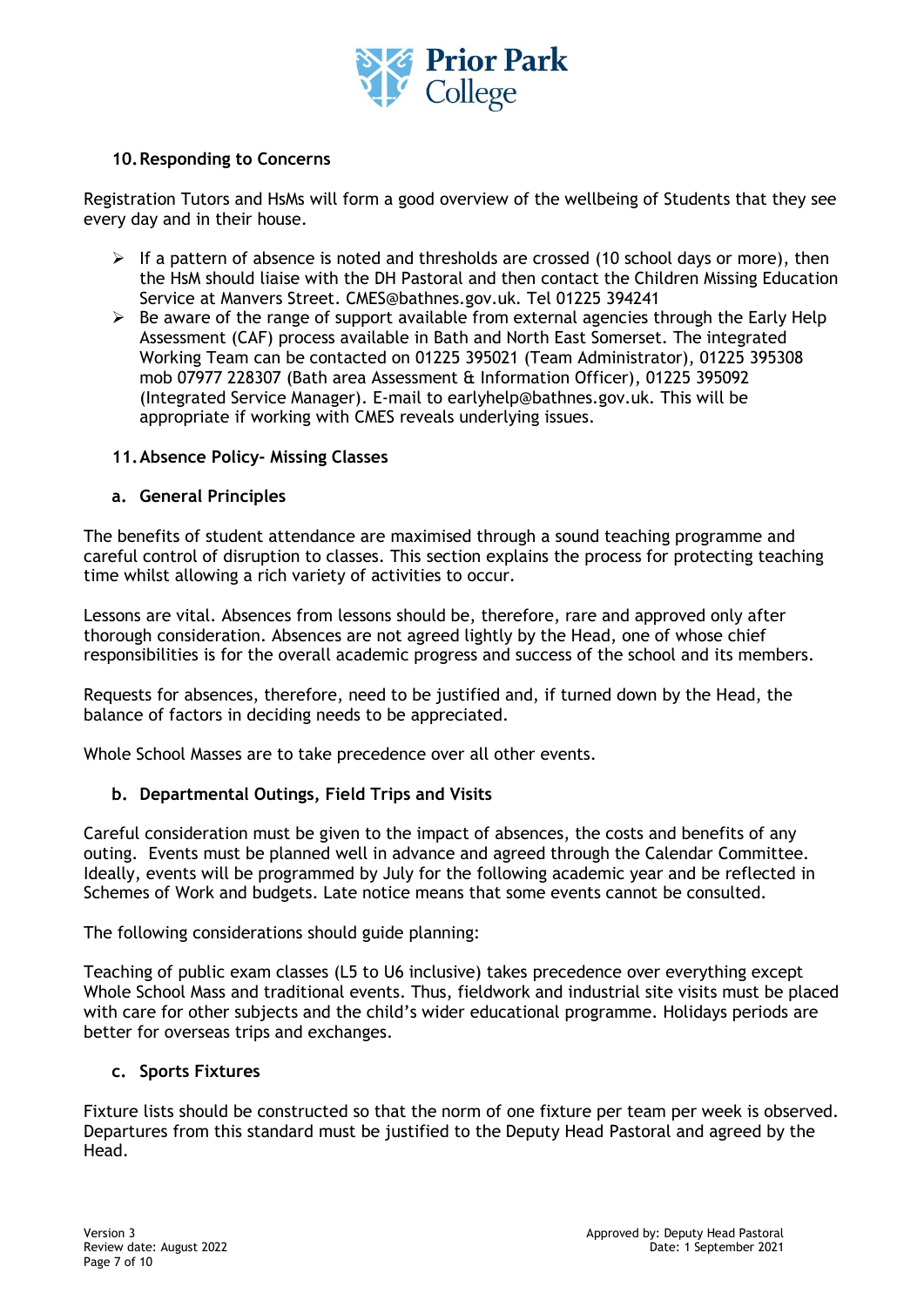

Mid-week fixtures must fit easily into the school routine, avoiding Students attending class in games kit and eating a hurried meal at lunchtime. Overall, midweek fixtures must avoid overburdening Students and staff.

Fixtures should not be agreed with other schools until and unless they have been approved by the Assistant Head, Activities. Fixture proposals are to be brought to the attention of the Deputy Head Pastoral, who may discuss proposals with PPC SLT before approval is given.

The member of staff leading any trip is responsible for registering Students attending the trip. A list of students attending should be communicated to reception and the relevant HsMs. Registers should be marked as V for Students.

# **d. Combined Cadet Force & Duke of Edinburgh Field Expeditions**

The College has a strong traditional affiliation to the CCF. Part of this tradition is a "field day" where cadets are engaged in military activities for the day.

The Duke of Edinburgh scheme has also utilised this field day in recent years. This leaves U6 Students to have a study day in school, supervised by remaining staff, with some U6 teaching remaining possible. Based on tradition one field day will remain.

All other Duke of Edinburgh and CCF expeditions should take place in the time allocated weekly, at weekends or in vacations.

#### **e. Internal Disruption**

The traditional and necessary functioning of the College routine will cause some disruption, for example, the need to promote the School through Open Days, Parental visits, the Science Fair and participation in important events. Nonetheless, in planning the Head, Deputy Head Academic and Deputy Head Pastoral will act to reduce such disruption to a necessary minimum.

For further information please see guidance published by the Department for Education:

This guidance summarises the legal powers and duties that govern school attendance and explains how they apply to local authorities, head teachers, school staff, governing bodies, students and parents.

These requirements are contained in:

- The Education Act 1996 sections  $434(1)(3)(4) \text{ft}(6)$  and  $458(4) \text{ft}(5)$
- The Education (Pupil Registration) (England) Regulations 2006
- The Education (Pupil Registration) (England) (Amendment) Regulations 2010
- The Education (Pupil Registration) (England) (Amendment) Regulations 2011
- The Education (Pupil Registration) (England) (Amendment) Regulations 2013
- The Education (Pupil Registration) (England) (Amendment) Regulations 2016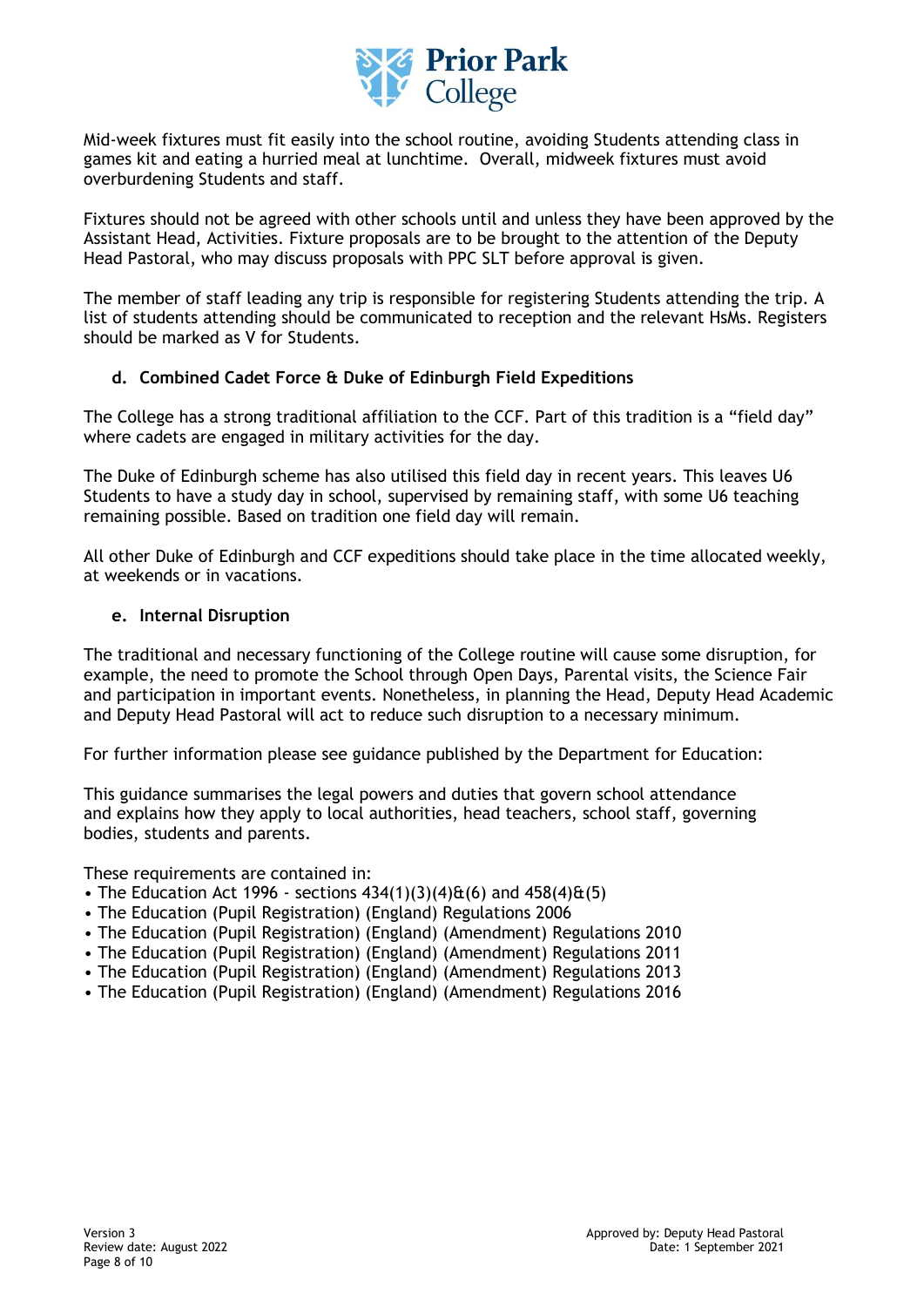

**Appendix A- Registration Process**



# **School Registration Process**